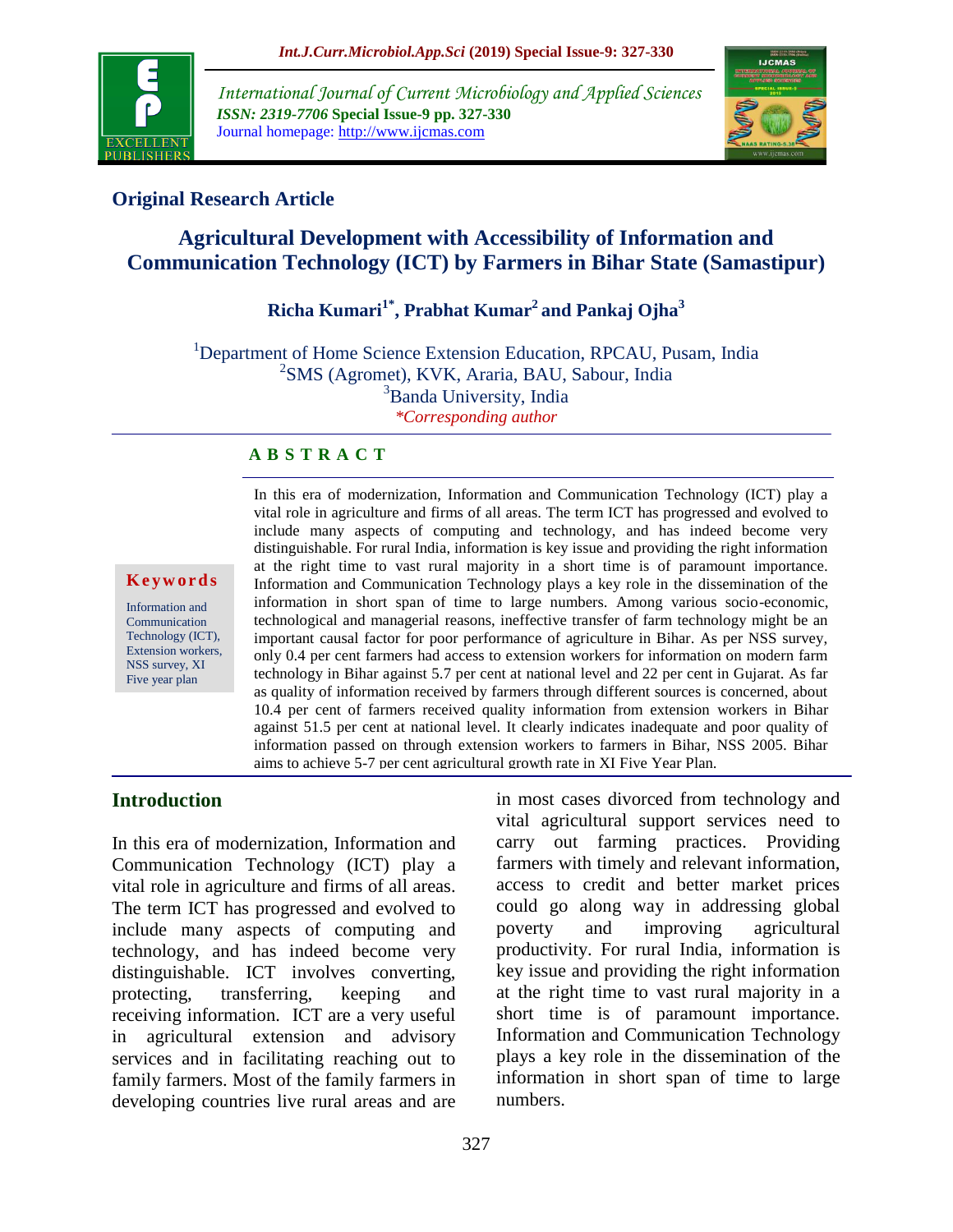Among various socio-economic, technological and managerial reasons, ineffective transfer of farm technology might be an important causal factor for poor performance of agriculture in Bihar. As per NSS survey, only 0.4 per cent farmers had access to extension workers for information on modern farm technology in Bihar against 5.7 per cent at national level and 22 per cent in Gujarat. As far as quality of information received by farmers through different sources is concerned, about 10.4 per cent of farmers received quality information from extension workers in Bihar against 51.5 per cent at national level. It clearly indicates inadequate and poor quality of information passed on through extension workers to farmers in Bihar, NSS 2005. Bihar aims to achieve 5-7 per cent agricultural growth rate in XI Five Year Plan. Transfer of technology has been among the major obstacles in achieving the targets set in the past. There is a wide gap between the potential yield and the actual yield. This is a country-wide phenomenon. A large number of agro-economic and socio political factors are responsible for this yield gap but the weak and ineffective agricultural technology transfer has been one of the important factors for the higher yield gap in Bihar. However the detailed study based on primary data on transfer of agricultural technology is not available with respect to Bihar. Olaniyi (2013); Chhachar *et al.,* (2014) revealed that anecdotal evidence of research findings pointed that mobile phones, radio and television are the most important tools of communication which can be accessed by farmers for agricultural related information and knowledge.

### **Materials and Methods**

The study was carried out in Samastipur district of Bihar state. A total of 80 respondents were randomly selected from 4 villages based on proportion of the respondents in each village. A structured and validated interview schedule was used for collecting information. Descriptive statistical tools used for data analysis, e.g. frequency, percentage, standard Deviation etc….

### **Results and Discussion**

### **Accessibility (status) of ICTs among farmers**

It is operationalized as the degree to which an individual respondent is able to use ICT or its applications for the purpose of agriculture and rural development. A scoring of 1 and 2 was given to the respondents accessing ICT and not accessing ICT respectively.

As it appeared from Table No. 1 that out of 80 respondents, among progressive farmers 87.5 per cent having access radio, 90 per cent used television, 25 per cent were used video recorder, 75 per cent having used mobile, 62.5 per cent used audio cassette, 75 per cent were used camera, 87.5 per cent used print media, and 75 per cent were used ATM. Further, among non-progressive farmers 75 per cent having access radio, 82.5 per cent used television,10 per cent were used video recorder, 62.5 per cent having used mobile, 30 per cent used audio cassette, 65 per cent were used camera, 95 per cent used print media, and 45 per cent were used ATM. None, of the respondents having accessed internet, computer, software and you tube as ICTs tools for information.

Conclusions of the study are as follows:

ICTs have a possibility of strengthening the linkage between extension, research and farmers. Among the total respondents i.e.90 per cent progressive farmers accessed television and 95 per cent of the nonprogressive farmers were accessed print media as ICT tools for agriculture related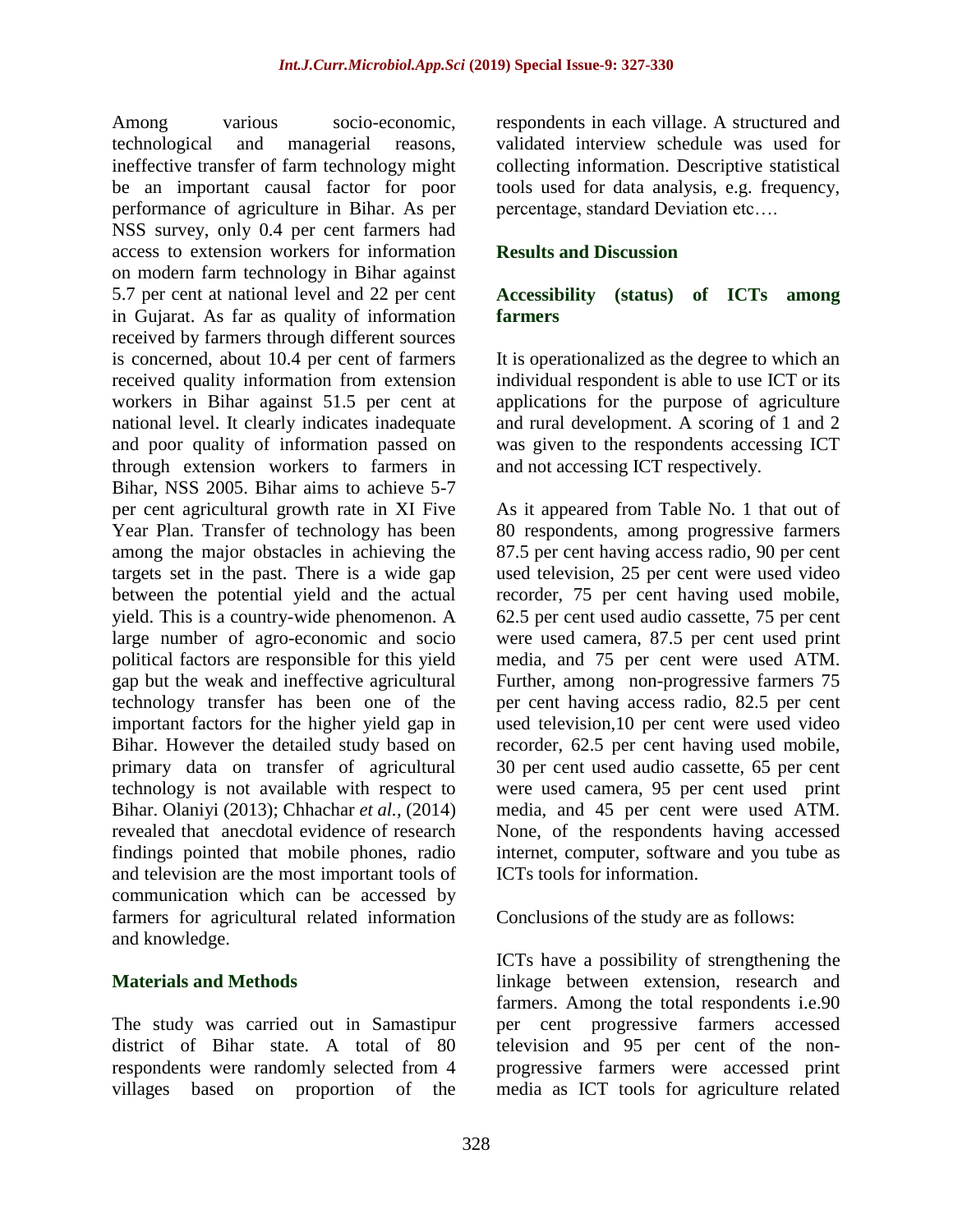information. None, of the respondents having accessed internet, computer, software and you tube as ICT tools for agricultural information. According to this work, concluded that there is a need to establish new technologies centers and media houses

for dissemination of the agriculture information among farmers in rural areas. Government should also take initiatives for the development of agriculture and provide trainings and latest information by using the communication technologies tools.

#### **Table.1** Distribution of respondents into different categories with respect to accessibility of ICT

|                | <b>ICT</b> tools    | <b>Total 80 respondents</b>     |            |                                     |            |
|----------------|---------------------|---------------------------------|------------|-------------------------------------|------------|
| <b>Sl. No.</b> |                     | <b>Progressive farmers (40)</b> |            | <b>Non-Progressive farmers (40)</b> |            |
|                |                     | <b>ACCESS</b>                   |            | <b>ACCESS</b>                       |            |
|                |                     | <b>Frequency</b>                | Percentage | <b>Frequency</b>                    | Percentage |
| 1.             | Radio               | 35                              | 87.5       | 30                                  | 75         |
| 2.             | Television          | 36                              | 90         | 33                                  | 82.5       |
| 3.             | Internet            |                                 |            |                                     |            |
| 4.             | Computer            |                                 |            |                                     |            |
| 5.             | Software            |                                 |            |                                     |            |
| 6.             | Video recorder      | 10                              | 25         | $\overline{4}$                      | 10         |
| 7.             | Mobile<br>telephone | 30                              | 75         | 25                                  | 62.5       |
| 8.             | Audio cassette      | 25                              | 62.5       | 12                                  | 30         |
| 9.             | Camera              | 30                              | 75         | 25                                  | 65         |
| 10.            | Print media         | 35                              | 87.5       | 20                                  | 50         |
| 11.            | <b>ATM</b>          | 30                              | 75         | 15                                  | 45         |
| 12.            | You tube            |                                 |            |                                     |            |

**Figure.1** Distribution of respondents among different categories with respect to accessibility of ICT